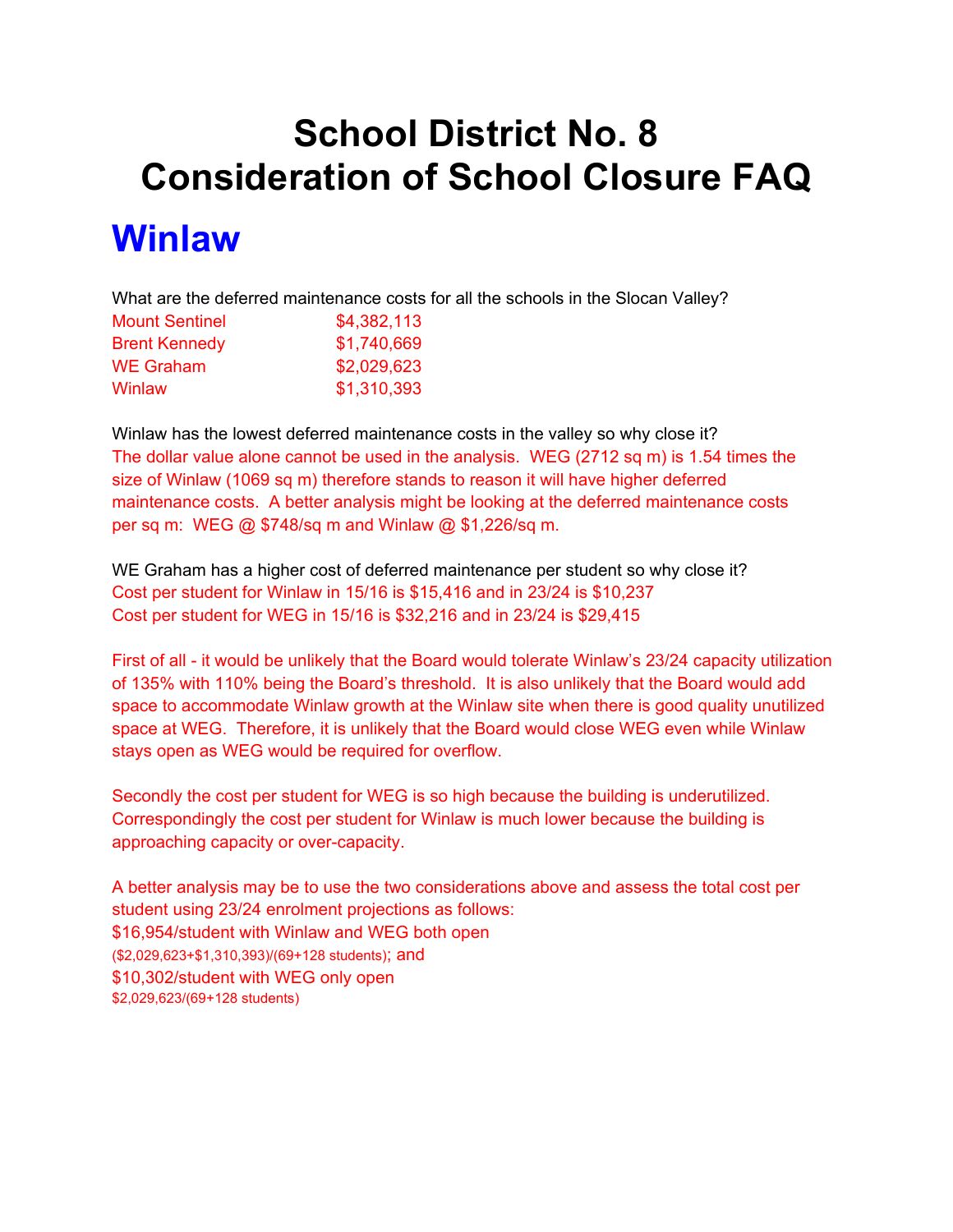*SD8 Consideration of School Closure – FAQ Page 2 of 19* 

In the "immediate" deferred maintenance category Winlaw shows \$0 and WEG shows \$21,643. Winlaw is your cheapest option so why close it?

Whether intermediate or not, the Board is working toward finalizing a long range facilities plan and is looking at a broader horizon than "immediate". Therefore, when taking into consideration the total deferred maintenance cost per square metre and the cost per student over the planning horizon, Winlaw is not the cheapest option.

What is the potential or would be the impact if WEG was reconfigured to K-12?

This option does not address underutilization – in our opinion if we spread the population out between two secondary schools (WEG and Mt Sentinel), there is potential to weaken/dilute the secondary school offerings in the Valley. Some students from Mt. Sentinel already leave to find more options at LVR; WEG K-12 has the potential to draw students to WEG but take students from BK and Mt. Sentinel. The number of underutilized seats would not decrease in the Valley. In fact, adding a 10-12 program at WEG may decrease utilization in the valley even further as more students may migrate to LVR for a more robust Secondary program. The District already offers 6 secondary programs (not include DL) and adding a seventh site may not improve opportunities for students.

Following the public consultation meeting at WEG, has there been any information regarding to the possibility of co- ownership of a sd8 building?

If WEG were to close,

No. Co-ownership is not an option. Partnerships usually occur during a new build when partners in the community are seeking new space and provide are able to provide a capital contribution.

At present, the Board has not indicated an interest in selling WEG and leasing space back – such as the scenario being contemplated in Creston.

Could all the senior students be enrolled in MSSS? Yes

Could all the unique programs offered at WEG be as effectively offered at MSSS? To what extent/limit or modification?

The Valhalla Wilderness Program could be offered at Mt. Sentinel. One perspective, though, is that WEG has better access to established outdoor areas. The intermediate program at WEG may or may not be offered at a different school; this would largely be determined through a transition and the emergence of a renewed culture.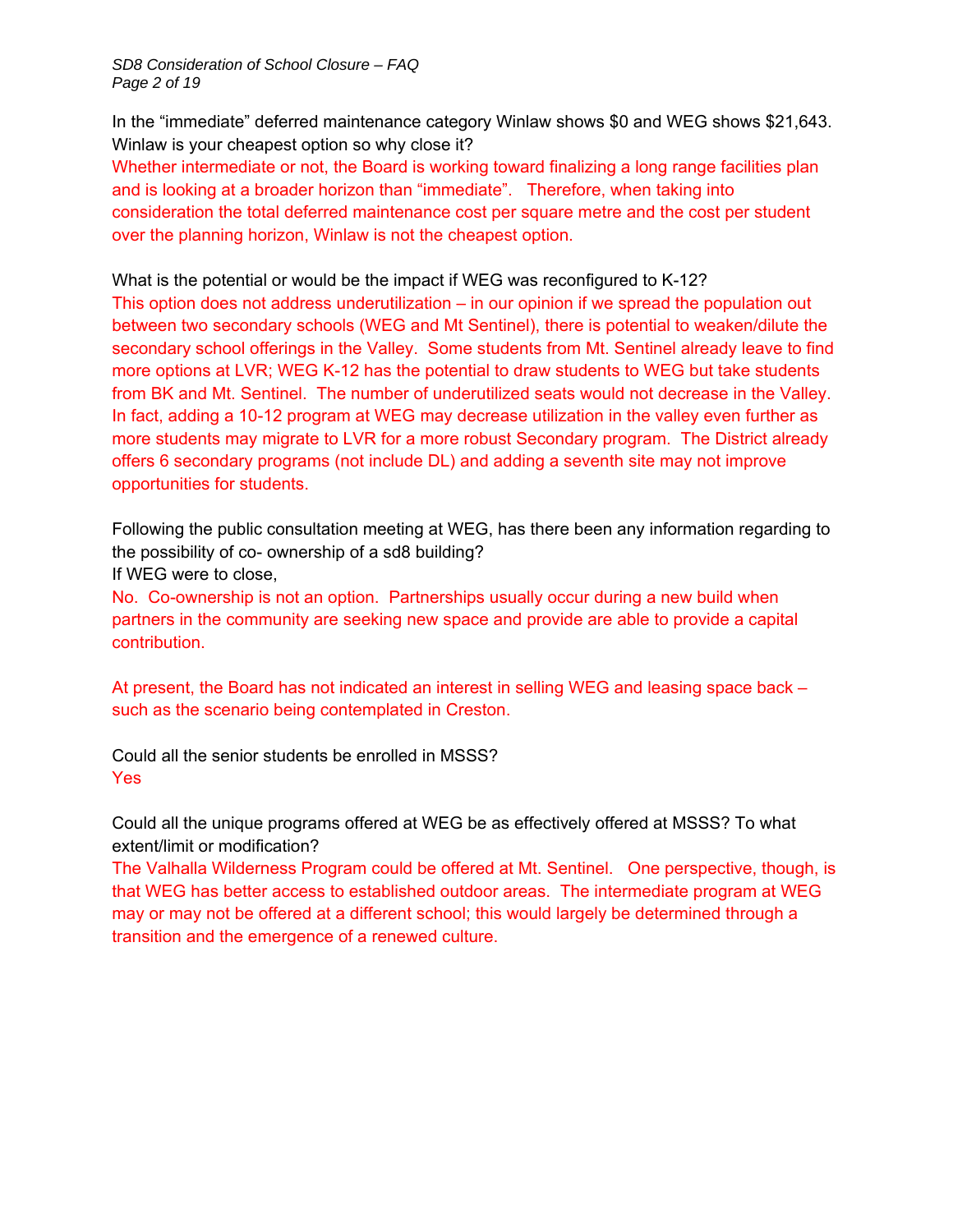*SD8 Consideration of School Closure – FAQ Page 3 of 19* 

If the Winlaw/WEG catchment was moved further north from BK, could all WEG and Winlaw elementary students be enrolled in Winlaw and BK, without expanding Winlaw and also allow for or not result in losing, student enrolment from sd20, given that BK's functional capacity is well over 300?

This largely depends on where catchment boundaries are moved – although won't be seriously impacted due to the legislation around school choice. Counting on enrollment from another District to inform your decision may be tenuous.

How much money do we receive for each student at WES? How much money do we receive for each student at WEG? Per pupil funding for enrolment is: \$7166 per Full Time Equivalent (1.0 FTE) no matter what school, with the exception of Distributed Learning (Homelinks and DESK) Per pupil funding over the entire operating grant is: \$10,345 per Full Time Equivalent (1.0 FTE)

How much grant money do we receive for WES? If you are referring to small community supplement the answer is: \$162,400

How much grant money do we receive for WEG? If you are referring to small community supplement the answer is: \$280,212

What would the actual savings be for a 4 day school week in the Slocan Valley Family of schools? The 1.4% of the operating cost of the schools did not give a figure. Based on the Profit/Loss statement done in February 2013, the 1.4% operating savings for all Slocan Valley schools would total \$33,978.

Clarify please why contractors cannot do non-union jobs on the differed maintenance list. Please see excerpt from the CUPE Collective Agreement outlining where and how contractors may be used:

5.09 Contracting Out

Work normally performed by the bargaining unit regular employees will not be contracted out without mutual agreement provided:

> (i) there are sufficient qualified, employees available to do the work within the projected time limits;

(ii) the Board has the equipment or facilities (based on present levels) to do the work.

Determination of work to be contracted out under this clause will be made by the Scope of Work Committee (see Appendix "B") which is comprised of representatives of Management and the Union based on the current guidelines as agreed to by the parties.

No regular employee of the Board shall lose their job or suffer reduction of hours as a result of the Board contracting out work.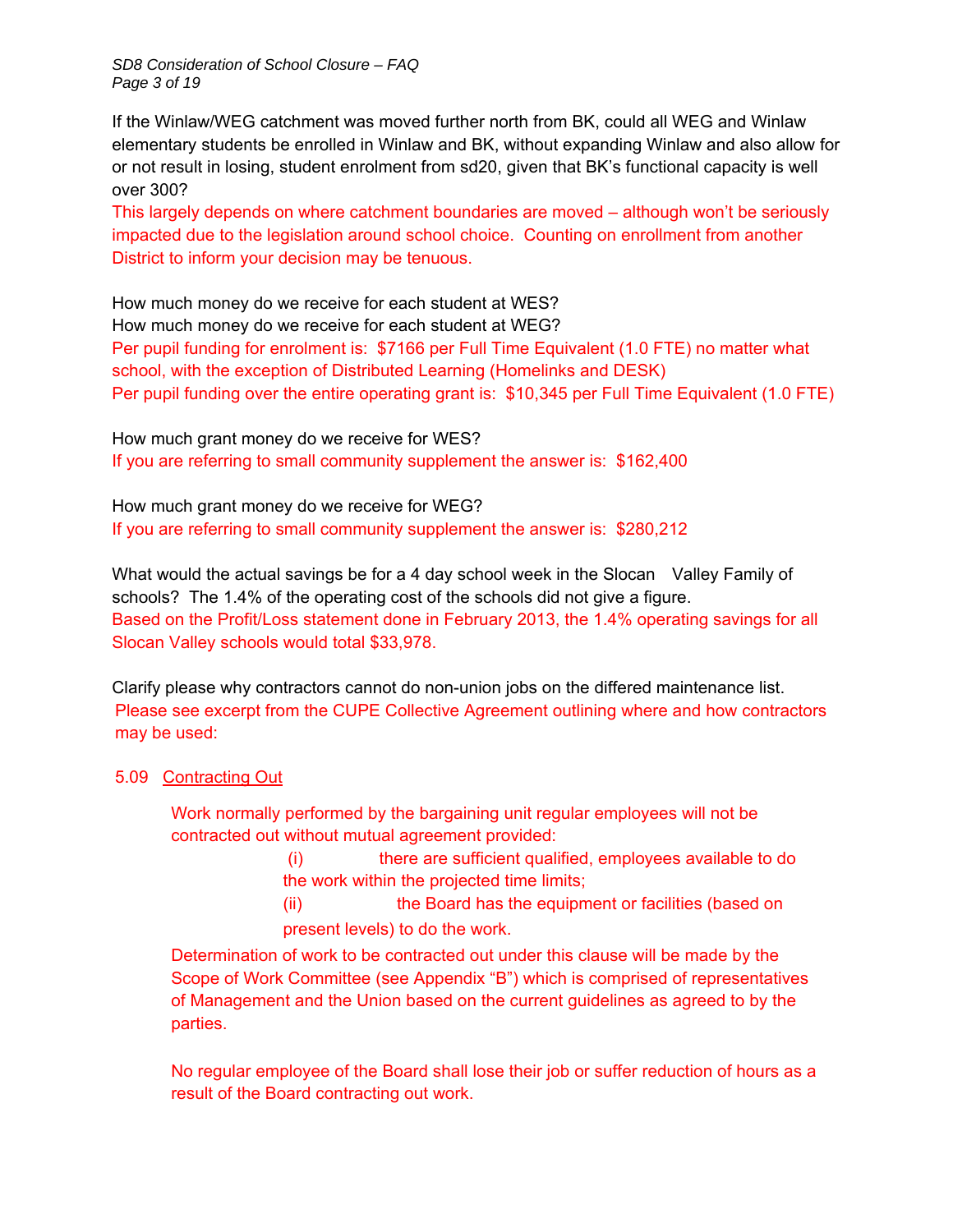Who do we need to talk to about the reality of the work on the deferred maintenance? The list and associated cost are unrealistic. What in reality would they actually do over the next 10 years?

Staff can try to work on this response but it is not readily available. Ideally staff, with appropriate funding, would attend to all of the items on the deferred maintenance list, with the most emergent items prioritized first. In reality, with \$1.3m in AFG funding annually in the entire district, very little is accomplished at all sites in any meaningful way beyond roofing maintenance, small pockets of renewal (flooring, mechanical upgrades etc) and those items required to prevent a school from closing on a day to day basis (emergent).

#### What is the cost for each of WES and WEG to stand empty?

There are two types of empty schools:

- 1. Closed with doors locked utilities still remaining (most common until disposition): we estimate 50% utilities required for this type of closure and occasional grounds keeping = WEG \$24,734 and Winlaw \$10,618.
- 2. Closed with doors locked, plumbing flushed, windows boarded and no heat/light (less common as unsightly for the community): we estimate minimal cost for this type of closure such as an occasional lawn mowing = < \$2000 each per year

#### At what point do we hear that our suggestions have been considered?

There will not be a formal reporting out that your suggestions have been considered. Trustees are receiving all input submitted and are considering all information as they move toward July 5th. Questions may be asked of trustees as to their receipt of feedback and/or if they need further information. However, trustees will not be able to say they agree with the feedback, how the feedback impacted their decision or how they will decide on a particular consideration of school closure until the public consultation period is over and they debate the merits of the closure considerations on July 5th.

When do we hear what comments have some merit and have been considered? Is this all for not?

#### July 5th

Is there going to be any open discussion that we get to hear? Community public consultation meetings and July 5<sup>th</sup> bylaw readings and debate

Do the Trustees care that they are going to lose students from SD8 by closing WES? Trustees are making the best decisions they can for the physical and learning environments for existing and future students. If, as a result of the Board's facilities planning decisions, families make choices outside of SD8's public school system, it is the district's job (trustees and staff) to make the families' transitions as smooth as possible. Does the Board want to lose students? Of course not. Does the Board want to support the choices of families transitioning into and out of SD8 schools? Absolutely. Any time there is change some families will support it (we may actually attract some families that may have chosen home, independent or private school previously) and some won't (will transition out). This is the nature of change.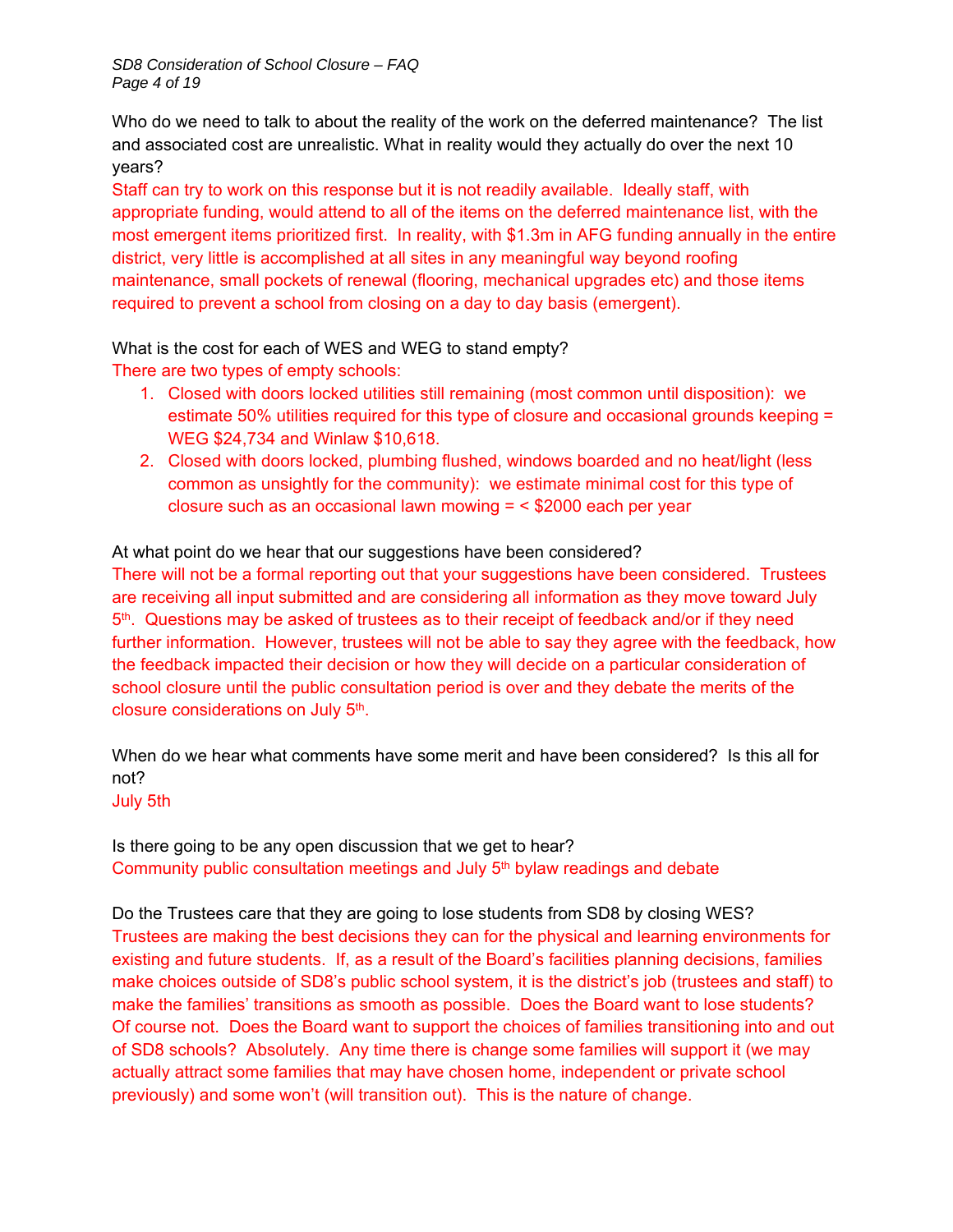How do Trustees justify the consideration of wanting to maintain a vibrant community in Slocan but not the negative effects on Winlaw?

It is the principled desire of the Board to provide all students with quality learning and all staff with quality teaching environments. A long range facilities plan provides stability and sustainability for all students and communities and moves us toward achieving the learning and physical environments we aspire to. The Board should consider, but cannot be responsible necessarily for, the vibrancy or viability of each community in the District.

**Re SV-15 (rebuild WES) scoring:** it looks like there's an error in the economic rollup - should it not be

 $0.45$  (C#1) + 0.9 (C#3) = 1.35, not 0.45? (C#2 = 0).

Criteria 1 is correct +0.9 (not sure where the 0.45 is from?) + Criteria 2 is correct =  $0 +$  Criteria 3 is correct -0.45 (not sure where the 0.9 is coming from – think you have C1 and C3 transposed) = Correct Total Economic +0.45 (+.9+0-.45)

**Additional comments Apr 28:** It appears that criteria 1, 2 and 3 were not always summed correctly, and these errors have occurred at random. I have checked all the SV scenarios and a few Nelson scenarios as follows.

For SV-15, correctly adding the economic criteria scores increases the total score to 61.13 from 60.23.

Disagree. When you take the -.45 in Criteria 3 instead of +0.45 in Criteria 3 the score as calculated by staff is correct.

There also appear to be errors in the economic rollup for:

SV-20 (economic rollup should be 3.02 instead of 2.12, increasing the total score to 50.02 from 49.12) SV-6 (economic rollup should be 2.53 instead of 1.63, increasing the total score to 44.15 from 43.25) SV-23 (economic rollup should be 4.78 instead of 0.62, increasing the total score to 41.97 from 36.57) SV-21 (economic rollup should be 3.88 increasing the total score to 36.07 from 32.47)

N-13 (economic rollup should be 1.76 instead of 0.94 increasing the total score to 56.68 from 55.86).

Disagree. If you take the Criteria 3 scores as negative instead of positive, the scores as calculated by staff is correct. The "minus" signs are difficult to see but are on the very left hand side of the Criteria 3 column's cells.

**Re SV-16 (close WEG) enrollment:** I do not come up with the same enrollment projections as are in the document posted on the website. I added WEG SQ to WES SQ and then subtracted the increase to MSSS (to account for grades 7-10) and got different figures for 2016/17 – 2020/21 and the same figures only for 2021/22 - 2023/2024. Could you please check?

For Winlaw's Grades K-6 I added status quo WEG and Winlaw beginning in 16-17 and ending in 23-24.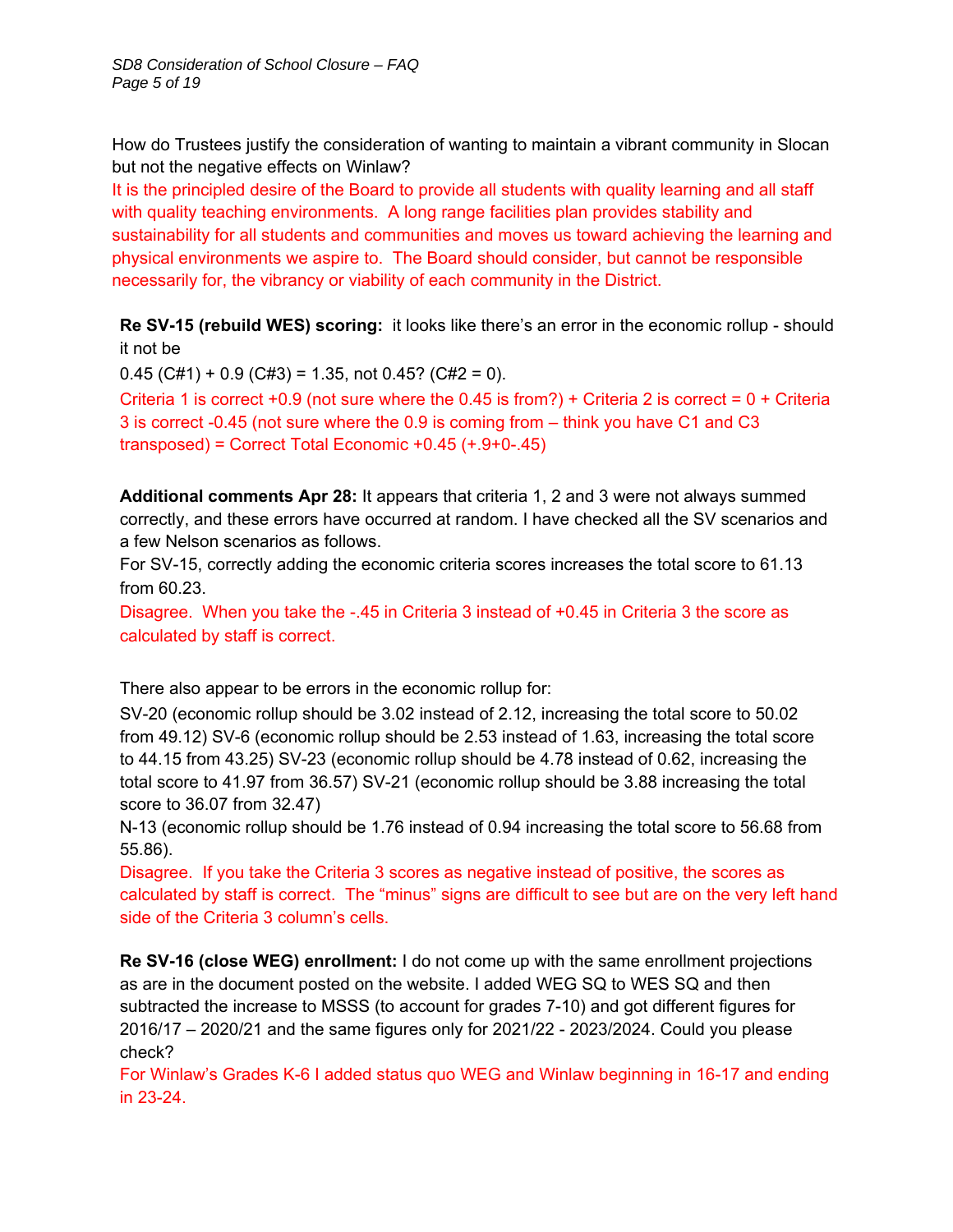For MSSS Grade 7 I added status quo MSSS and WEG beginning in 16-17 and ending in 23- 24. There is a correction for Grade 8's, 9's and 10's at MSSS impacting 16/17 to 20/21. The corrected figures are in the table below and the old figures are beside the year outside the table.

|       | Mount Sentinel |          |                    |       |     |  |
|-------|----------------|----------|--------------------|-------|-----|--|
|       |                |          | Capacity           |       |     |  |
|       | Headcou        |          | Nominal Utilizatio | Empty |     |  |
| Ye ar | nt             | Capacity | n                  | Seats |     |  |
| 11/12 | 364            | 400      | 91%                | 36    |     |  |
| 12/13 | 336            | 400      | 84%                | 64    |     |  |
| 13/14 | 325            | 400      | 81%                | 75    |     |  |
| 14/15 | 321            | 400      | 80%                | 79    |     |  |
| 15/16 | 302            | 400      | 76%                | 98    |     |  |
| 16/17 | 321            | 400      | 80%                | 79    | 308 |  |
| 17/18 | 317            | 400      | 79%                | 83    | 299 |  |
| 18/19 | 307            | 400      | 77%                | 98    | 289 |  |
| 19/20 | 314            | 400      | 79%                | 86    | 301 |  |
| 20/21 | 329            | 400      | 82%                | 71    | 321 |  |
| 21/22 | 335            | 400      | 84%                | 65    | 335 |  |
| 22/23 | 321            | 400      | 80%                | 79    | 321 |  |
| 23/24 | 323            | 400      | 81%                | 77    | 323 |  |

**Additional comments April 28:** The functional capacity of BK = 314. I am wondering why this has not been considered in the SV scenario analyses as was done with analysis of N-30? That is, the functional capacity of LVR (930) was used instead of the nominal capacity of 725 to accommodate the addition of 250 grade 8, REACH and DESK students. I bring this to your attention as a matter of consistency in scenario evaluation. However, I believe that utilizing either BK or LVR at their functional capacity would be extremely detrimental to student learning and safety.

In any scenario, Functional Capacity was only considered where nominal capacity utilization was greater than 110%. In SV-16 BK's capacity utilization using nominal capacity is no higher than 98% in any of the planning years therefore functional capacity was not considered.

#### **Re deferred maintenance:**

I'd like to confirm that WEG has ~\$2M in deferred maintenance which is significantly higher than WES with \$1.3M? (I've since received a description of the maintenance requirements for WES so this question is really why a newer, albeit larger school, has higher needs.) This is correct WEG has \$2m+ in deferred maintenance and WES has \$1.3m. Part of WEG was renovated and part of it is old. The old section of the WEG building has the higher deferred maintenance costs and as well WEG (2712 sq m) is 1.54 times the size of WES (1069 sq m).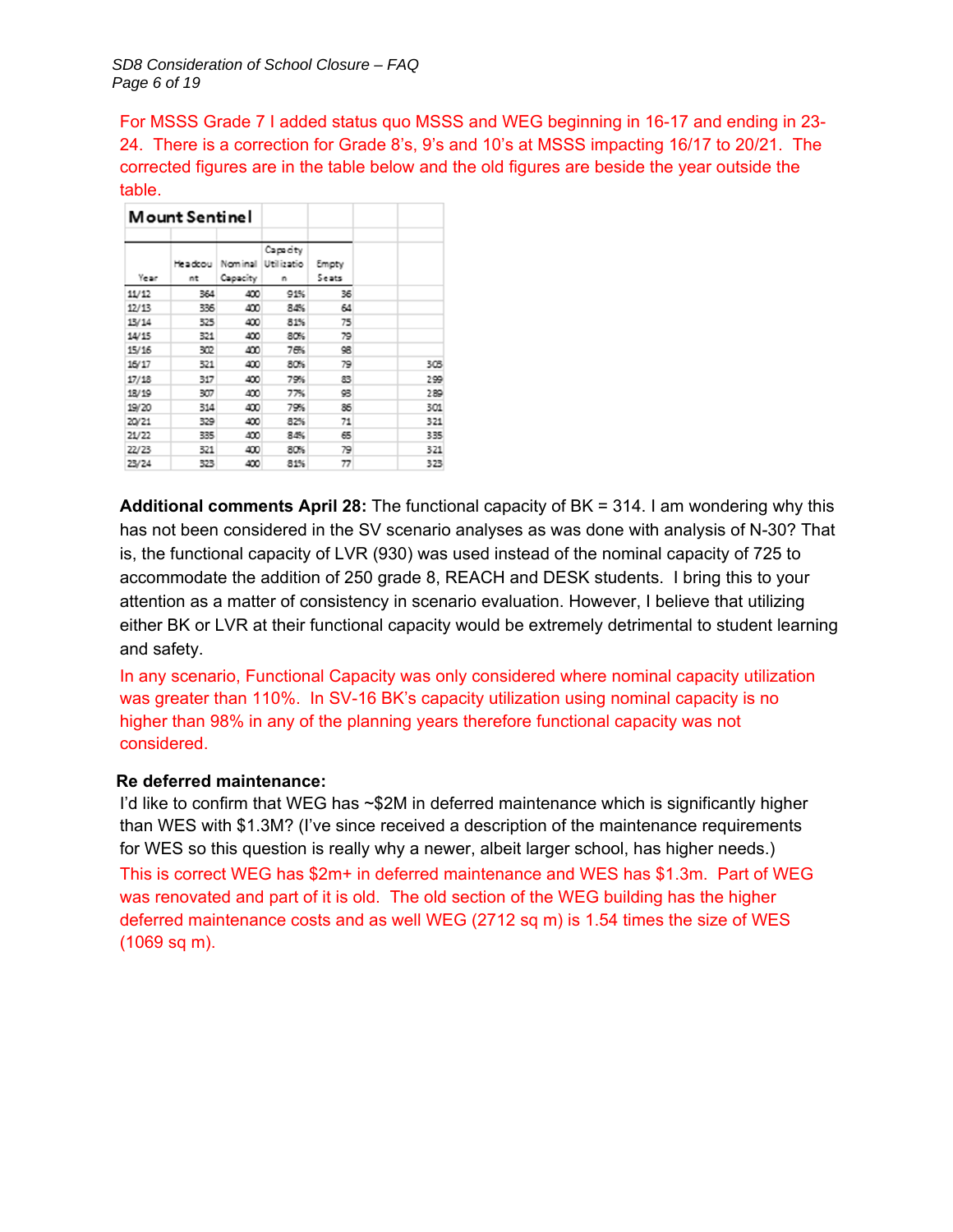**Additional comments April 28:** The total value of maintenance work listed on the attached maintenance requirement summaries for WES and WEG differ from the amounts used and scored in criteria #1, i.e., for WES, the total value of work listed on the summary is \$1,320,375 which is \$9,982 higher than the

\$1,310,393 listed in criteria 1, while for WEG, the total value of work listed on the summary is \$2,043,111, which is \$13,488 lower than the \$2,029,623 used in criteria 1. If the maintenance requirement summaries are the source of the data used in scoring criteria 1, then these figures should be identical.

The reports used for scoring criteria #1 and the reports provided to PAC's were printed on different dates. The database is shared by school districts (view) and the Ministry (edit). Reports may differ from day to day based on the updates the Ministry runs on the data (increase in base rates, US \$ variances, AFG work done to date etc). As the reports provided to PAC were a courtesy and staff was out of the office, the original reports were not available to scan and email therefore new reports were produced off site to provide PAC's with a timely response to their request.

In addition, with regard to using the value of deferred maintenance as one of the criteria when considering closure of WES, it should be noted that WES has one of the lowest maintenance requirements of all schools in SD8, with only Jewett (also scheduled for closure) and the newest schools (SSS and CBESS) having lower maintenance requirements. I recognize that this is only one of 16 counterbalancing criteria used in the scoring, however the value of deferred maintenance has been continually voiced as a primary reason for undertaking the facilities plan and closing schools.

Winlaw is also the third smallest school (third smallest area) after Yahk and Jewett so it would stand to reason it has one of the lowest deferred maintenance totals as well.

#### **Re FCI:**

Could you please confirm the FCIs for WES and SNES? I cannot understand how these were determined based on the data in the posted documents.

WES: deferred maintenance =  $$1,310,393$ , replacement cost =  $$4,595,649$ , therefore FCI seems like it should be 1,310,393/4,595,649 = 28.5%?? The posted chart shows FCI = 48%.

The FCI is provided by the MOE. The 48% FCI is derived from VFA's estimated replacement value of \$2.734 million divided by the deferred maintenance costs of \$1.310 million.

The replacement cost of \$4.596 million was provided by staff in consultation with Ministry Capital staff's quoting of construction cost per headcount of two of the newest elementary school builds in BC.

From Ministry of Education Capital Planning Department:

*It is important to understand that the "replacement value" calculation in VFA has no relationship to what it would actually cost to replace a facility. VFA's replacement value is simply the cost to replace all of the existing systems in a facility, and should only be used to calculate FCI.*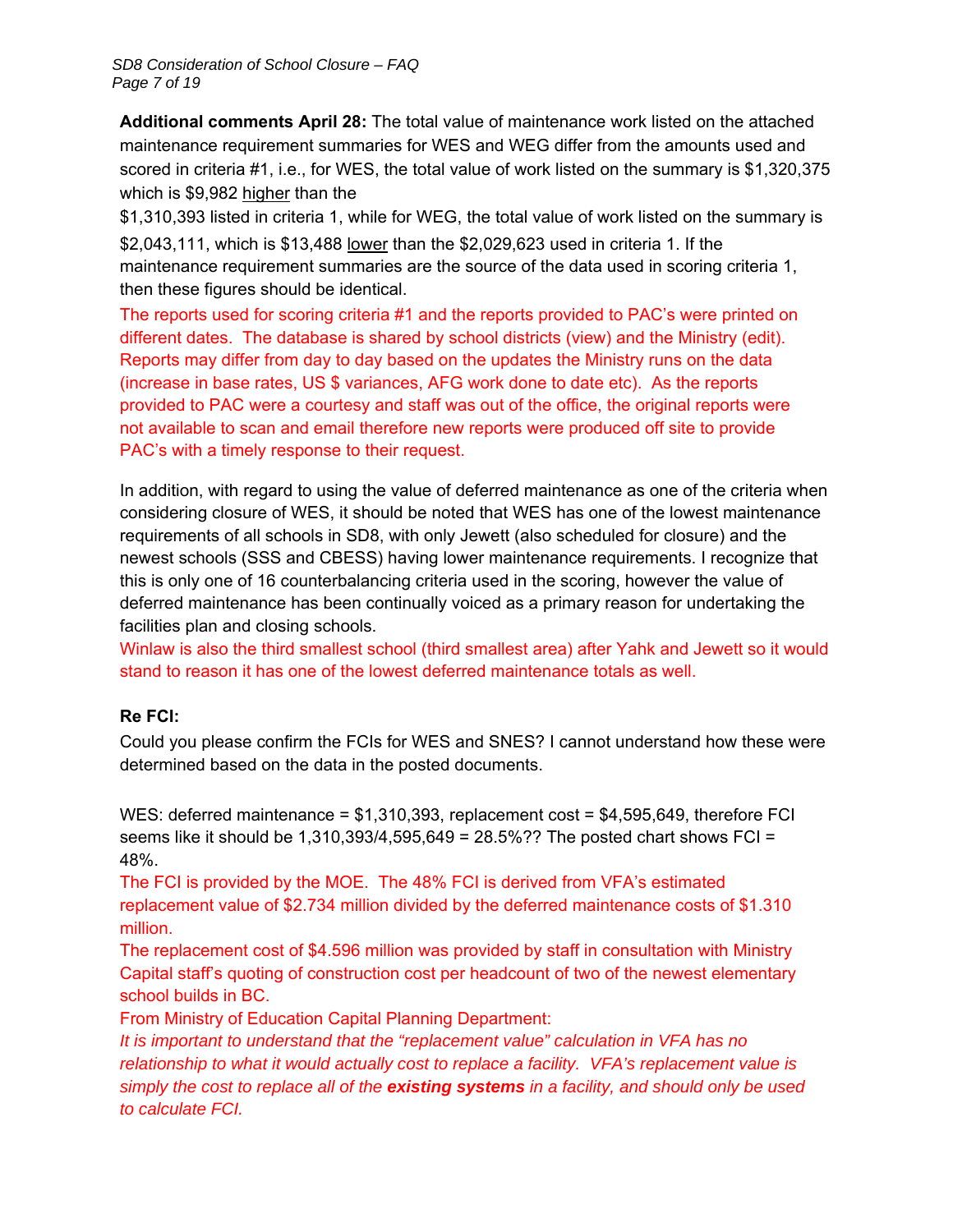*SD8 Consideration of School Closure – FAQ Page 8 of 19* 

 *Imagine a school built 100 years ago that's being replacedA replacement facility built today (with the same capacity) would have completely different systems and be built to completely different standards, building codes, space requirements etc. than the 100 year old building.* 

*You should never use VFA's replacement value to estimate the actual cost to replace a facility.*

**Additional comments April 28:** using the value of deferred maintenance listed in criteria 1 of \$1,310,393

and the replacement cost of \$4,595,649 used in criteria 2 (which appears to be based on the same square foot area as the current school), yields an FCI of 28.5%, one of the lowest FCIs in the district. Along with the relatively low value of deferred maintenance, mentioned in the previous point, this reduces the validity of using the FCI as a rationale for closing WES.

To achieve the Ministry of Education's FCI of 48% for WES implies that the Ministry is using a replacement cost of \$2,750,781, almost \$2M lower than the replacement cost that was used by the district in the analysis of criteria 2  $(\$1,320,375/\$2,750,781 = 0.48$ ). Please see above

**Additional comments April 28:** Similar to the FCI calculation for WES, assuming the deferred maintenance cost of \$4,668,024 listed in criteria 1 is correct, to achieve the FCI of 42% used as baseline data in the plan, it appears the Ministry is using a replacement cost of \$11,114,343, almost \$3M higher than that used by the district in scoring criteria 2.

How do we know which FCI is correct?

Staff is using the FCI provided in the Ministry VFA database therefore the FCI used in the draft plan is correct.

How do we know which replacement cost estimate is correct?

Staff is using the per student cost of the most recent builds in BC. Once the Board has set a direction on May 3, engineering will be contracted to further develop costing based on design build standards provided by MOE.

Again, this difference brings into question the integrity of the data and the analyses used in developing the facilities plan.

Staff stands by the integrity of the data leading up to and provided in the draft plan using the assumptions clearly stated in each criteria. Of the questions above, one correction was restated (one school's enrolment, in one scenario out of 90+ capacity utilization calculations involving multiple schools each, for 5 years of the 10 year period) which would appear to be a small margin of error.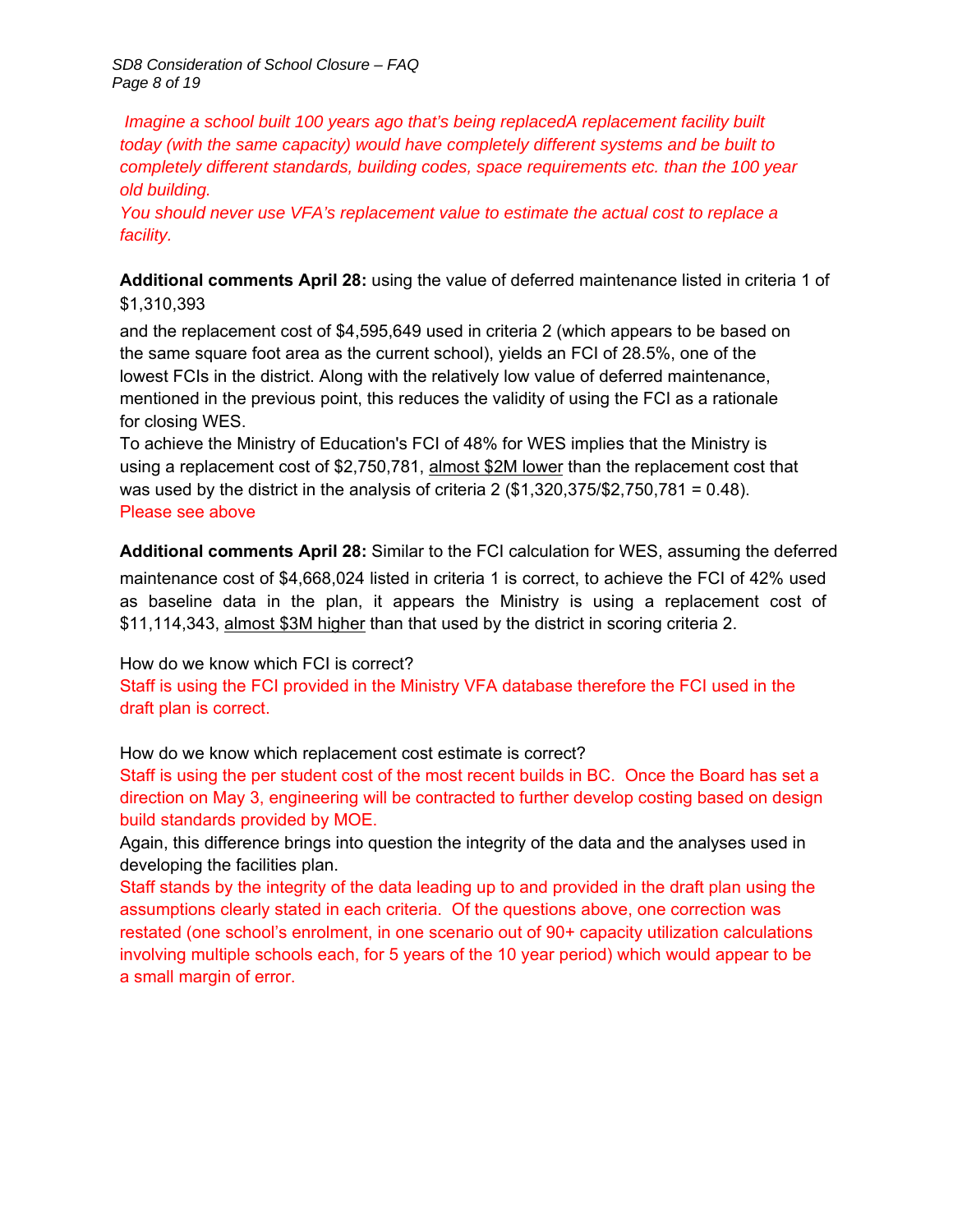### **Creston Education Centre**

There is no way a renovation of \$20,000 to ARES will be enough for the amount of work that will need to be done to move Strong Start, Homelinks and Wildflower there - what will that cover? Now that the Board has advanced the draft facilities plan, staff will be reviewing in more detail and depth, the proposed space at ARES to fine-tune the costs of the renovation. This information will be provided at the public consultation meeting as it does take some time to complete this work.

### **Jewett**

**My main question revolves around many of the parents in Meadow Creek feeling as though their questions, feedback and submitted proposals have been ignored. I'm sure you guys have** *tons* **on your plate right now, but what commentary can you offer regarding these concerns?**

Parents in Meadow Creek and other communities with considerations of school closure can rest assured that all trustees have received and are receiving all emails sent to facilities@sd8.bc.ca and the.consult@sd8.bc.ca email addresses. Staff is working to prepare responses for trustee review, to as many questions as it can, given current workloads and myriad of emails coming into the district. These responses are rolling out, generally to PAC's and Principals, as they are prepared. Between May 3 and the community consultation meetings we will attempt to answer as many questions as possible. During upcoming community consultation meetings, a presentation will be provided. Embedded in the presentation the Board hopes to answer many of the common questions that have been asked during the input period.

#### **I was also told that SD8 receives a Rural Incentive Grant for having a school in Meadow Creek and that parents and locals have suggested that keeping a single portable still qualifies for this grant.**

SD8 receives a "Small Community Supplement" in its annual operating grant relative to Jewett Elementary School and it does for many of the outlying schools. The grant is paid when an instructional program is provided in the community. Maintaining a K-3 instructional program in Meadow Creek, whether at Jewett Elementary or some other Meadow Creek location, qualifies Sd8 to continue to receive the Small Community Supplement. It should be noted that the supplement is calculated on the previous year's enrolment. If Jewett Elementary school's enrolment goes up or down, the grant is adjusted by the Ministry of Education the following year.

**RDCK told me that they had submitted a proposal to the board suggesting this portable be moved to Lardeau Valley Hall but they have received no feedback from you guys about this. Have you looked over the proposal, and if so, do you think this will work?** Staff and trustees have reviewed the proposal. Before the Board can fully assess the RDCK/Community's proposal it needs more information. Staff is preparing to meet with the hall society to discuss the current proposed scenario in more depth and to discuss concerns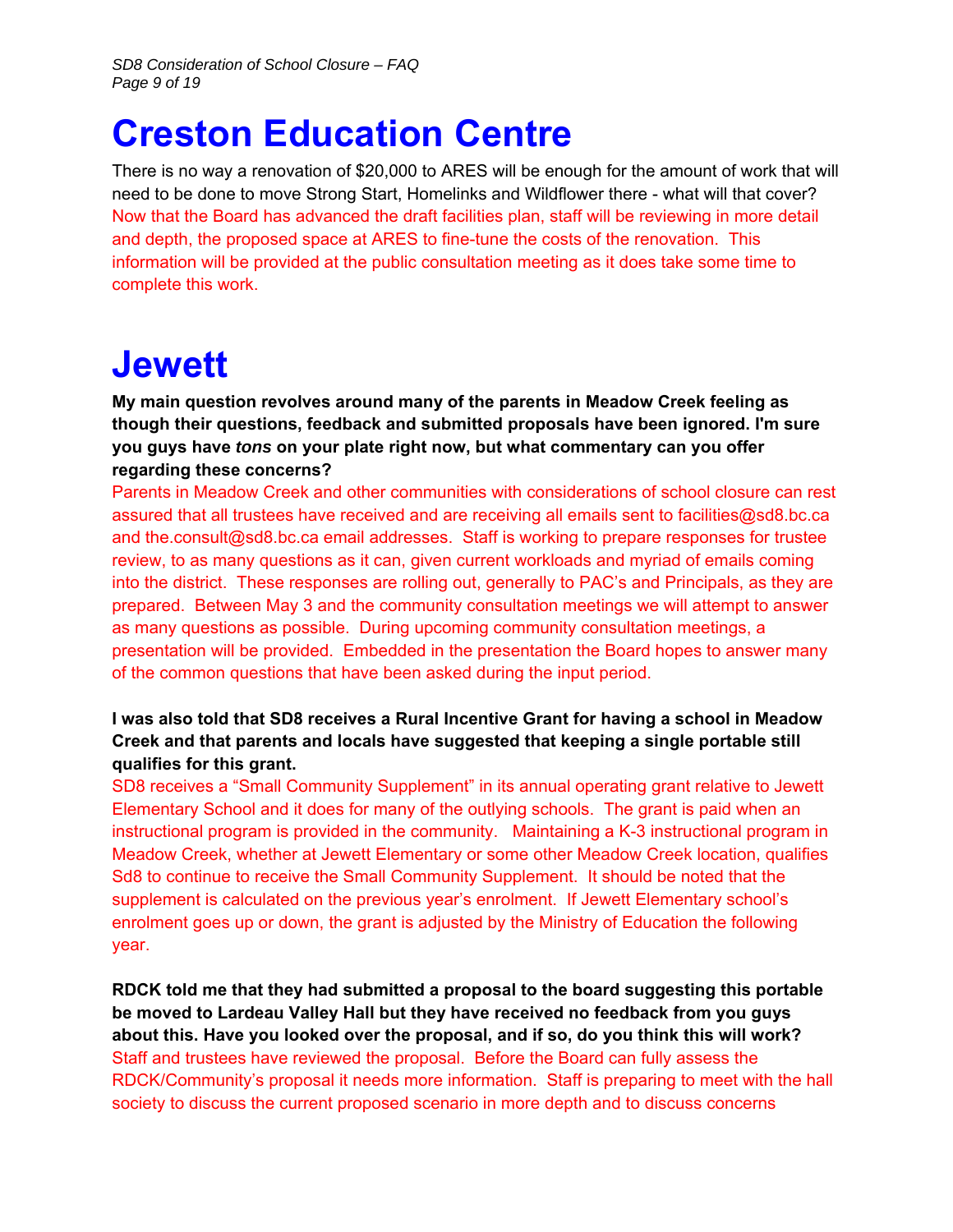*SD8 Consideration of School Closure – FAQ Page 10 of 19* 

regarding its implementation. The outcome of this meeting will be provided to trustees. As well during the consultation period, a meeting between local government (municipalities and regional districts), the Lower Kootenay Band and trustees is planned to discuss the facilities plan, consideration of closure and alternatives. The proposal can be discussed and explained in more detail at this meeting.

#### **What other options are there?**

Keep the school open as is (status quo)

Close the school altogether

Co-locate with the Hall (current proposal)

Co-locate with other community partner (owner of vacant (serviced) land or other) Subdivide the school property and place a portable on the Jewett property; dispose of the building on original parcel

Sell the building to the community and lease back space for educational programming

Considering that the hall is an unlikely option for Jewett negotiations, I wonder what are other options the board might consider or propose? Close the existing school and sell the all but enough land for a portable…what others might staff think worthy of board consideration? Perhaps negotiations for utilizing the hall for gym, strong start …or?

This scenario proposed k-3 for 14 students, I do not understand why not k-5? Is there any detriment for whatever the building or portable that is determined to continue offering k-5? In the current draft of the Plan if the Board chooses to close the Jewett building, there are two options that might be considered:

- Negotiate successfully with the Hall for the shared space and addition of a portable. It should be noted that often, when partnering at the same time as trying to close a school, the reaction is almost always "no" – it usually takes the partner some time to come to the realization that the school may actually close, and it is beneficial to partner with the District. This would allow for a public education presence to remain in the community.
- Move all students to JVH

Staff questions the viability of placing a portable on its own property due to added subdivision costs and the cost of the portable (initial capital outlay)

 If the Board opted to expand Jewett to include grade 4 & 5 students, projected student populations indicate that there would not be a significant increase in student population. We do question this particular scenario in terms of learning opportunities for grade 4 & 5 students in a predominantly primary environment.

1) Maximizing space utilization at Jewett

Strong Start

- In the last 5 years there has been 3084 visits to Strong Start program
- Strong start: 20 children registered with 762 visits; these need to be accounted for in the 'utilization' figure
- $-$  If so then we have 14 enrolment and 20 strong start = 35 students and a utilization of 37%
- a Homelinks Component that runs out of Jewett.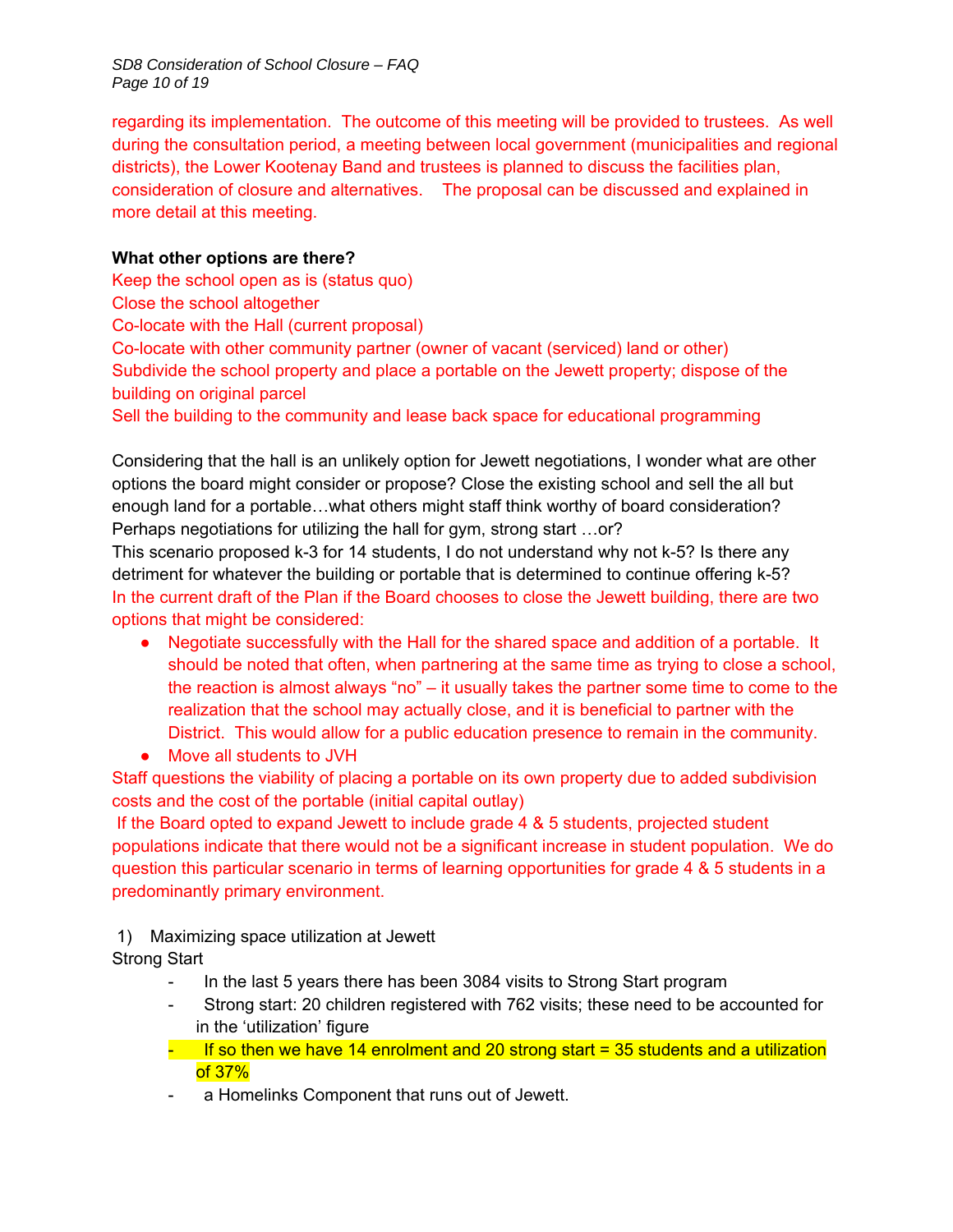- For 1516 there are 4 homeschoolers registered at JVH and 0 at Jewett where would the District pull students from in order to homeschool/Homelinks?
- Maybe it would be more viable if the space was shared split cost of a classroom rental - homelinks by day and adult distance Ed by night
- If Sd8 was offering the programming we would not rent the space from ourselves. If there are other partners that want to provide adult distance ed in Meadow Creek they could come forward and make a request for space? One classroom rental would bring in a small amount of operating revenue but would not relieve the district of capital pressures.
- Adult distance Ed could be a standalone or joint with Selkirk college
- Agreed, would need to see what the space request was to determine rental income.
- 2) Reducing operating costs
	- Go to a 4 day/wk
	- Neighbouring Grand Forks indicated that the 4-day week nets them approximately 1.4% operating savings. This would net SD8 \$4,606 in operating savings (\$328,991 from the income statement document x 1.4%). A 4-day week does not relieve the district of any capital pressures.
	- save up the phys Ed and arts times for that day a week and have a few local artists / sports leaders spend that day a week possibly utilizing the hall gym and field.
	- The cost savings for a four day week would in part be saving on heat and light on the extra day the school would be closed and less staff time.
	- Remove bus and have parents share transportation of kids
	- Violates CUPE collective agreement; cannot support
	- Bus: daily cost of approx  $141.86$  x roughly 38 weeks = 26,953 saving. That 27k is around 60% of the 46k they wanted to save
	- Bus driving is CUPE work
- 3) Reducing and clarifying FCI costs
	- \$180,000 for SBS modified Bitumen Renewal, I looked at some online calculators and based on a flat roof where I estimated there's maybe 5000 square feet of roof and the cost using the most expensive certified professionals gave me a quote of less than \$40,0000
	- Sent to Larry & Bruce
	- item \$10,846 LAN System
	- Sent to Larry & Bruce
	- also \$7013 to replace the basketball back stops on the outdoor court I recall buying a full basketball setup for less than \$200 and it's not rocket science to install.
	- Sent to Larry & Bruce
	- several line items regarding the HVAC and electrical systems, finding professionals to confirm the work is actually needed and is really a requirement for a school the size of Jewett
	- The requirements report was provided by professionals: architects and engineers.
	- The exit sign replacement for 9k and 8431.00 for signage- verify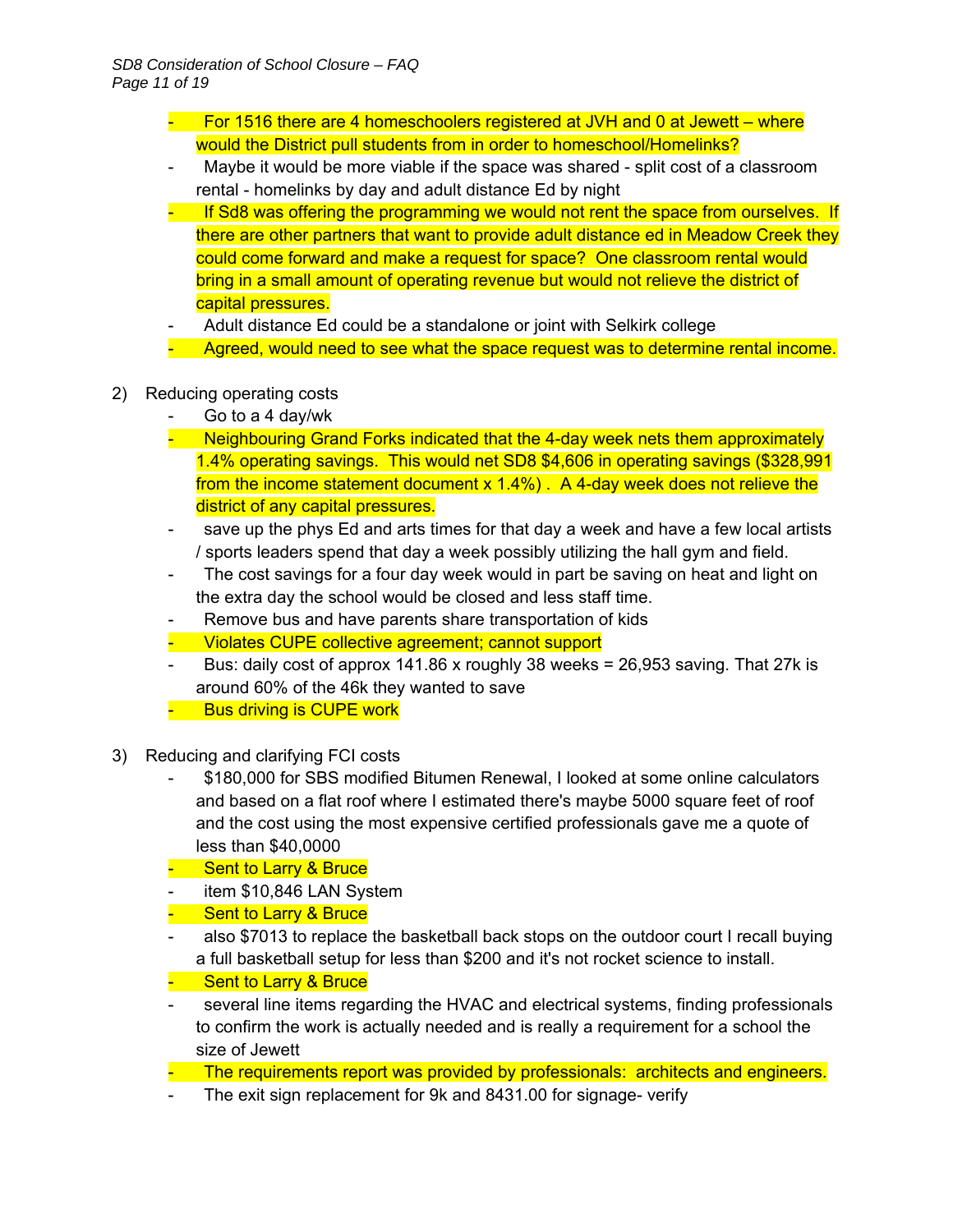#### - Sent to Larry & Bruce

- ask the board the process for awarding contracts to contractors for those items not covered by board staff. Anything that they do not have staff to do, gets put out to tender, like roofing.
- CUPE maintains the district's buildings on a day to day basis, except that work for which CUPE is not qualified. For the work that is contracted out, that work is tendered. Qualified contractors are able to bid on all contracts.
- get a list going of what is really needed; go through requirements list and prioritize essentials, verify costs
- **-** Sent to Larry & Bruce
- 

-

- 4) Community owning Jewett facility
	- sell the school to a local group for at or near the price of \$75,000. I do not ask that the price be \$1.00 as you are trustees, however lets be open in the event that a \$10,000 maintenance upgrade is needed immediately...
		- have the local group maintain the school

 - the School Board lease the school space at Jewett and the school be maintained and hopefully its usage grown.

- Board's policy is 90% of appraised value. Appraisal would need to be done. Board will need to maximize capital disposal dollars for future capital projects while balancing the community's needs.
- is it possible to buy school at end of June for say \$1, we cover insurance and such, do required repairs and immediate work required over the summer, and sell it back for the \$1 plus costs? I am not sure of timeframe and feasibility or transfer, lawyers and other such costs, or where to get funding for repairs, but would keep liability off of community. Ideally would prefer to find more uses for school and keep it as is but with more use and income.
- Initially while a creative solution, the district may be grieved by CUPE; may be liability for Board if work is done on volunteer basis and not by tender with required contractor certification?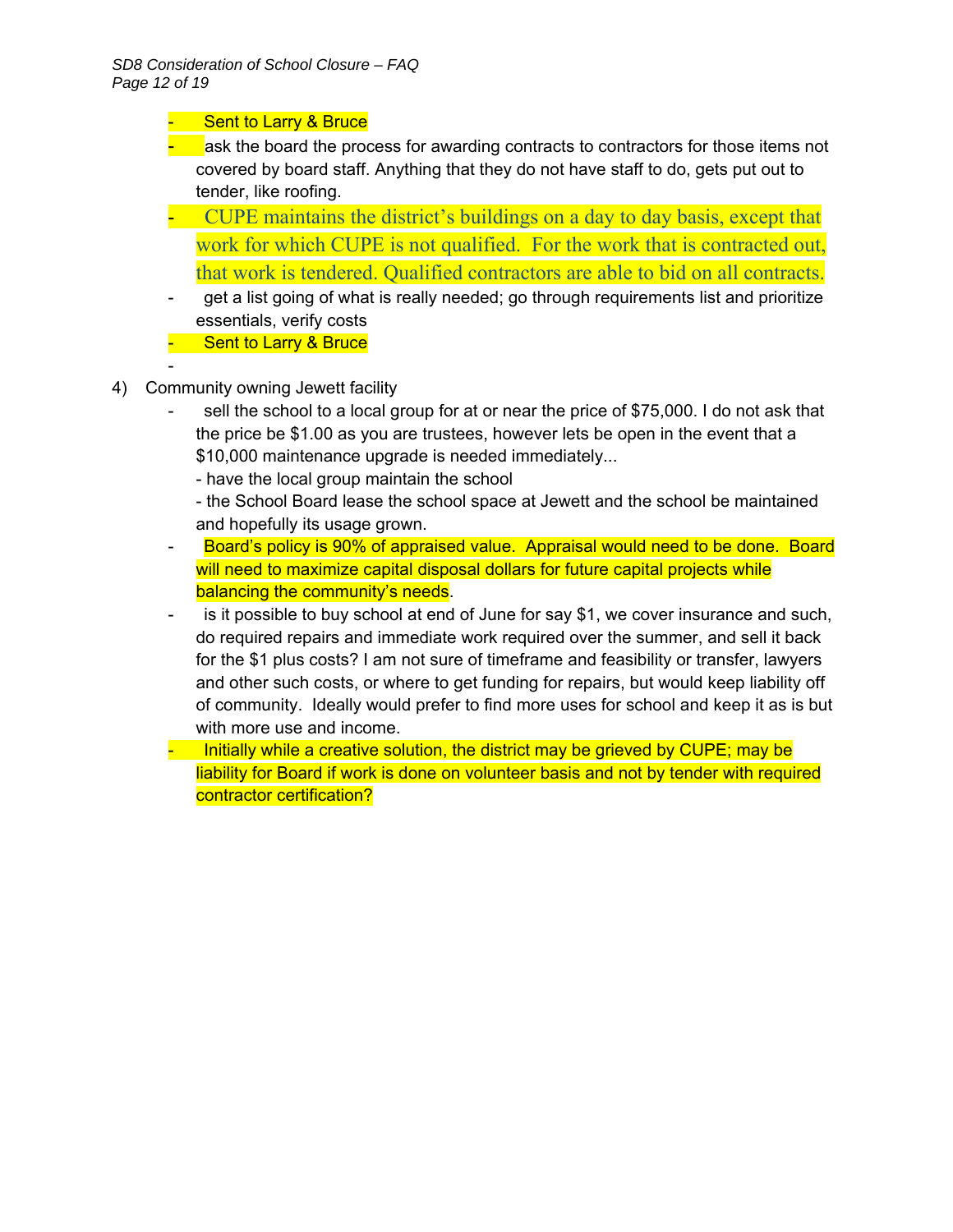# **Trafalgar**

I have concerns that simply adding classroom space to Blewett to accommodate its growth and the addition of Grade 6's and 7's will not provide adequate gym, bathroom and other space. What can be done about that?

Now that the Board has advanced the draft facilities plan, staff will be working to have the addition engineered as well as run through the Ministry's capital planning design aid tool. The engineered estimates and the design aid report will determine if additional amenities such as office, gym, library and bathroom space is required. The District will do its best to provide this information at the public consultation meeting pending the availability of the finished report from our engineers.

What is the plan for all the Life Long Learning (LLE's) the students take part in during their three years there?

Will LLE's be offered at the potential schools which will now become K-7 or K-8? What will actually happen to LLE's?

Will LLE's only be offered at the 9-12 level?

Will LLE choices now be condensed as the space within a school is now smaller? The Life Long Learning opportunities at Trafalgar were created at the school, by the staff, students, parents and community. We are delighted that it has been such a successful part of the school experience. Several schools in our District offer similar experiences. We believe that the new curriculum contemplates this kind of learning opportunity. In the event that Trafalgar Middle School is closed, schools where students are redirected would consider how best to transition and support learners. PAC's may request that schools consider similar opportunities as the LLE to which you are referring.

#### What happens to the French Immersion?

In the current draft of the plan, French Immersion grades 6 and 7 would attend at Central School, and grade 8 at LVR.

SNES: deferred maintenance = \$4,668,024, replacement cost = \$8,219,860, therefore FCI seems like it should be \$4,668,024/\$8,219,860 = 56.8%?? The posted chart shows FCI = 42%.

The FCI is provided by the MOE. The 42% FCI is derived from VFA's estimated replacement value of \$10.389 million divided by the deferred maintenance costs of \$4.384 million (report printed May 2/16).

The replacement cost of \$8.220 million was provided by staff in consultation with Ministry Capital staff's quoting of construction cost per headcount of two of the newest elementary school builds in BC.

From Ministry of Education Capital Planning Department:

*It is important to understand that the "replacement value" calculation in VFA has no relationship to what it would actually cost to replace a facility. VFA's replacement value is simply the cost to replace all of the existing systems in a facility, and should only be used to calculate FCI.*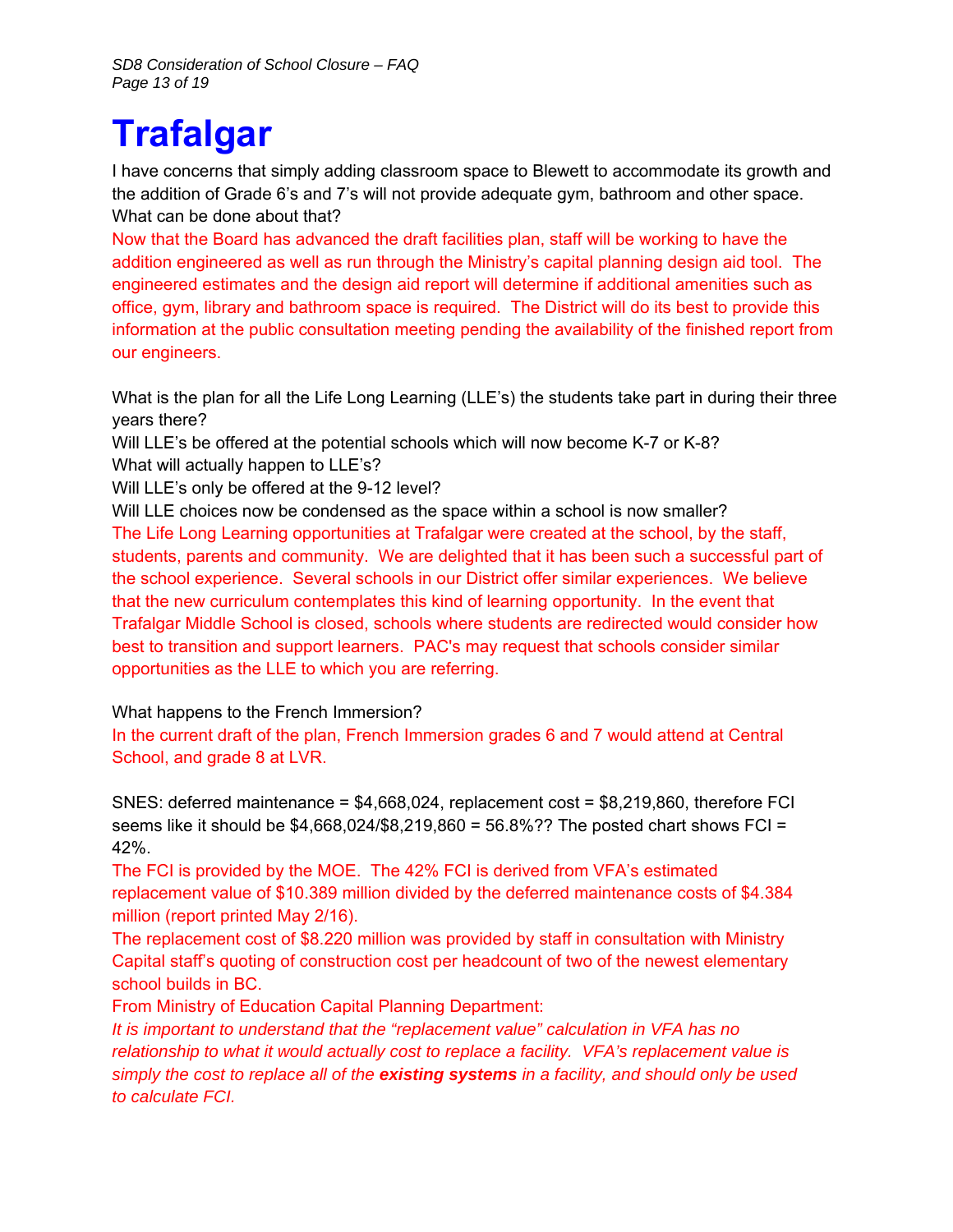*SD8 Consideration of School Closure – FAQ Page 14 of 19* 

*Imagine a school built 100 years ago that's being replaced...A replacement facility built today (with the same capacity) would have completely different systems and be built to completely different standards, building codes, space requirements etc. than the 100 year old building.* 

*You should never use VFA's replacement value to estimate the actual cost to replace a facility.*

Were other stakeholders included in defining these filters and in the filtering process?

No. Staff advised the Board the first step in scoring was a "fit" analysis.

Filtering results in 20/29 Nelson FoS scenarios being excluded from scoring

–Removes a large number of possibly diverse solutions, while other solutions with individual schools well over %110 capacity were scored

Agreed. Where a few schools were over 110% and the overall capacity utilization is > 85% a case could be made to the ministry for renewal (rebuild or major reno)

Filtering results in 20/29 Nelson FoS scenarios being excluded from scoring

–Removes a large number of possibly diverse solutions, while other solutions with individual schools well over %110 capacity were scored

Agreed. Where a few schools were over 110% and the overall capacity utilization is > 85% a case could be made to the ministry for renewal (rebuild or major reno)

Are there really only 3 scenarios in Nelson (N-4, N12 and N13) that don't push a single school over 110% capacity? Yes.

Notable skew towards scenarios that address Blewett over-capacity (without solving this issue) . Agreed; downfall of family of schools scoring; doesn't rule out some of the other pieces that impact only one or two sites as we move toward a draft plan.

How is it possible to filter scenario N-23 one way or the other with no stated location for Wildflower (table reads "Wildflower to ???")

On slide 28 the scenario is reflected as submitted, in that the person who submitted the scenario did not indicate where Wildflower should go. On Slides 51-55 a determination was made to move Wildflower to Trafalgar due to capacity underutilization, "room" and the inclusion of Wildflower's middle school grade configuration. In the absence of particulars, assumptions were made in order to score the scenario.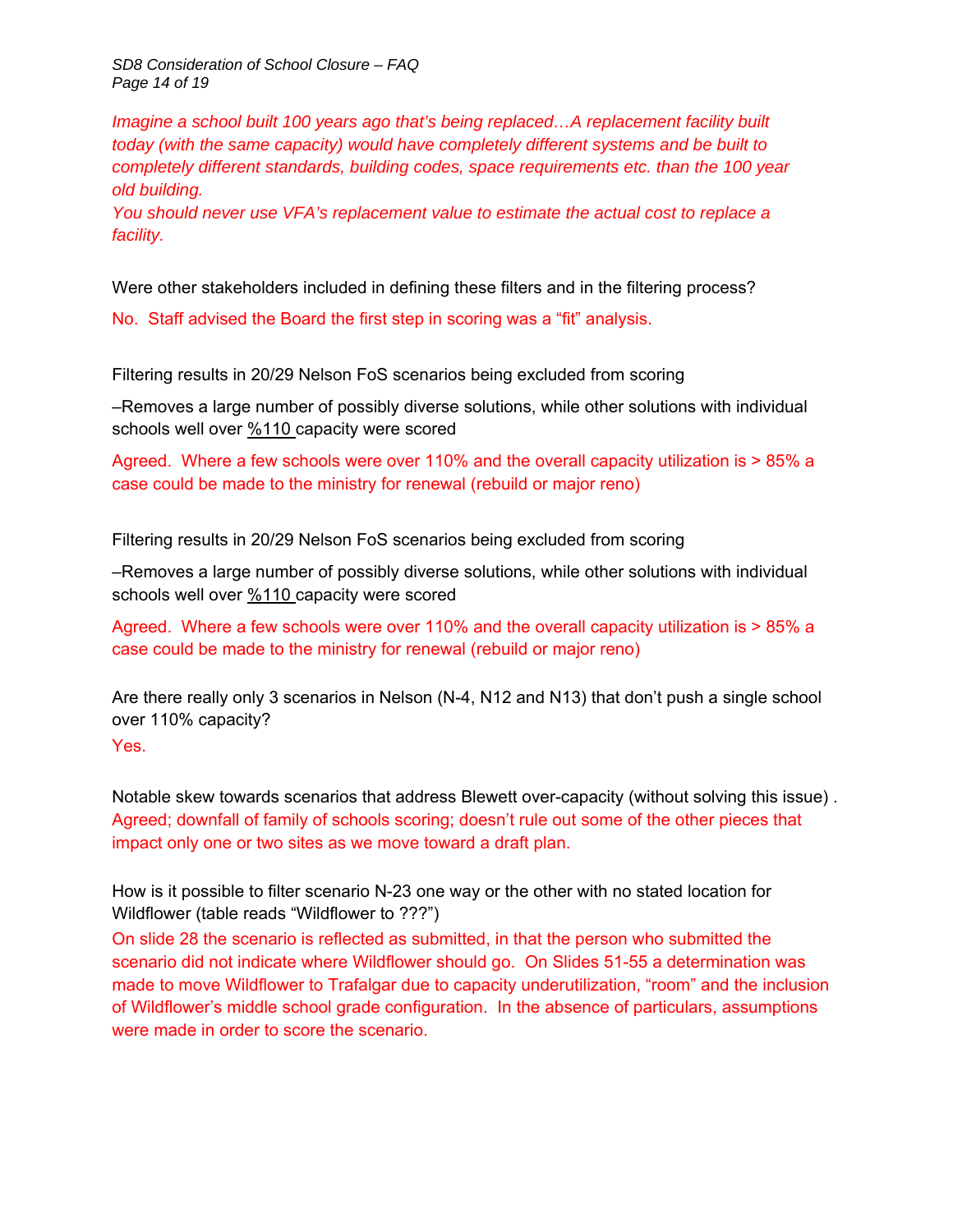*SD8 Consideration of School Closure – FAQ Page 15 of 19* 

How is it possible to filter scenario N-23 one way or the other with no stated location for Wildflower (table reads "Wildflower to ???")

On slide 28 the scenario is reflected as submitted, in that the person who submitted the scenario did not indicate where Wildflower should go. On Slides 51-55 a determination was made to move Wildflower to Trafalgar due to capacity underutilization, "room" and the inclusion of Wildflower's middle school grade configuration. In the absence of particulars, assumptions were made in order to score the scenario.

What is SD8's proposed solution for the Nelson Board Office (N-2), as their building has the highest FCI in all Nelson FoS?

We will place students first in the draft plan and see if admin fits in a school (increases capacity utilization). Otherwise will be looking at leased space; currently researching this at the moment.

Is the reason that Blewett is already at 147% under status quo? If so, can you please provide the % of students that are out of catchment at Blewett?

Yes 147% is because of status quo. 35 students in the 15/16 year are out of catchment at Blewett (or approx. 24% in 15/16)

If this is a large number this catchment effect is skewing the scoring of scenarios towards those that directly effect Blewett only or keep FoS utilization >85% at the expense of individual schools.

Agreed. That's why as we move toward the draft and final plans, the smaller pieces that may not have been scored overall will/can be considered if they are a good fit.

Top 4 ranked solutions after scoring do not solve the Blewett over-capacity issue so why filter based on Blewett?

It makes a case for renewal with the Ministry. We can demonstrate the need for new or renovated space.

Moving Wildflower to an older building with a higher FCI does not make sense and is likely a temporary move, as closure/rebuilding of TMS ranks as all top 3 scenarios

–How is this factored into the scoring of the scenario?

There are over 300 students attending at TMS with the existing FCI. Programming and learning takes place. If some students can attend at TMS then more could also attend there.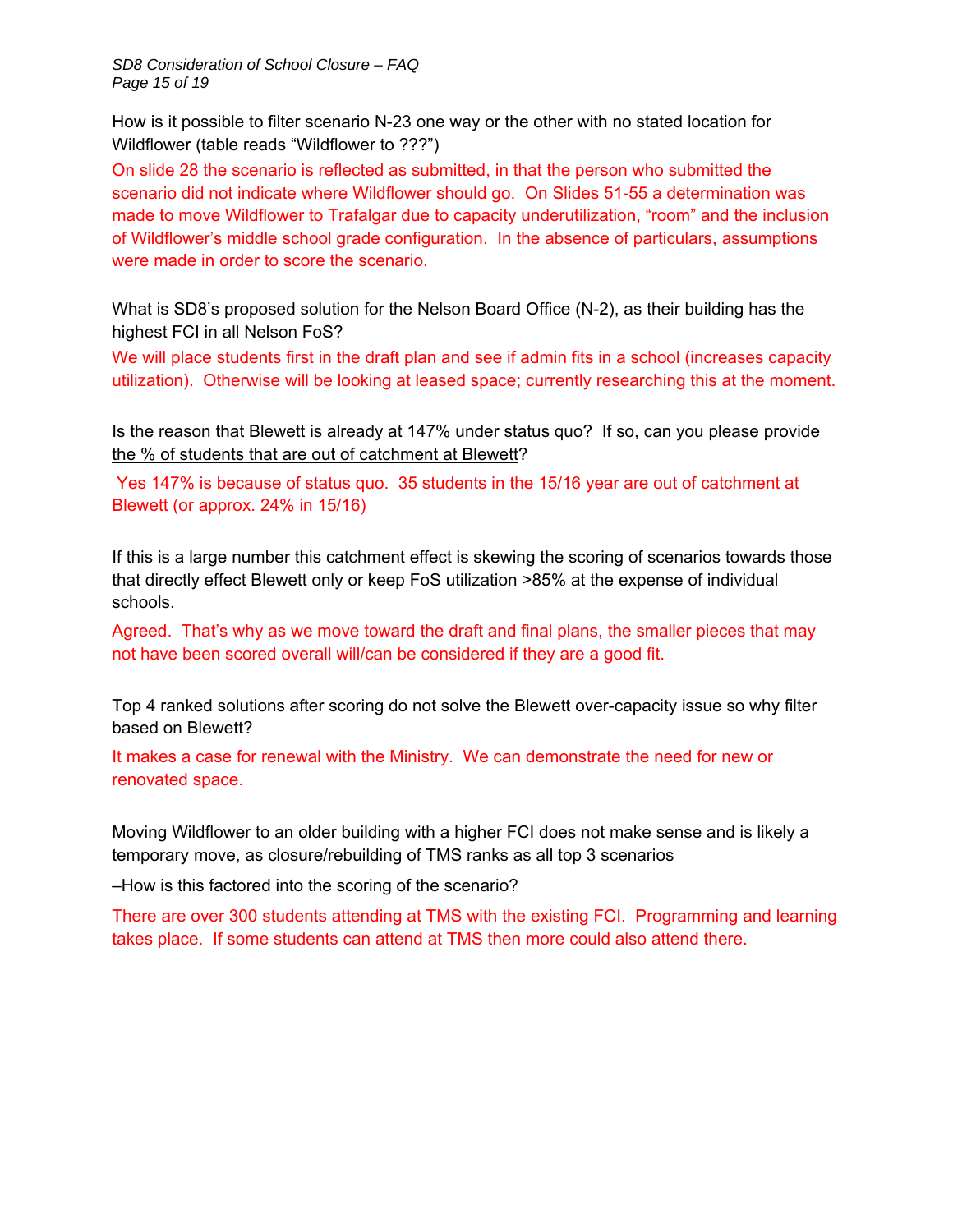# **Salmo Elementary**

# **Yahk**

## **District**

#### **Re fit analysis:**

Preamble: Filter #3 allows for a scenario to be scored even if it results in a school's capacity utilization reaching 224% (SV-26). There are many other scenarios in the Slocan Valley, Nelson and Salmo families of schools with multiple schools having extreme overcapacity including the highest ranked Nelson scenario (N-29) where three schools have capacity utilizations of between 114% and 168%. We don't believe that catchment adjustments can accommodate such levels of capacity overutilization. The superintendent recommends a capacity utilization of 70-75% for optimal learning environments (criteria 7) and the Ministry of Education prefers 85%. Note that if the the school or add a portable, that is an additional scenario requiring different scoring.

This feedback will be considered as will all comments, during this feedback period as we move toward Draft 1 of the plan at the end of the month.

- 1. Why are scenarios being scored with capacity utilization well exceeding 110% when such extreme overcapacity is detrimental to students and facilities? In the case where the over-capacity in some schools creates an overall 85% capacity utilization in the family of schools, there may be a case made to the Ministry for a rebuild/renovation and renew the asset base. The Ministry capital branch has certain capacity utilizations it looks for when determining new space for districts. The board certainly would not fill a school to 168%, however having a good utilization rate district wide, may make a case for new space which improves the overall facility condition for the district.
- 2. Why was a capacity utilization cap of 110% used and not the recommended levels of 75% or 85%?

110% was used in the fit analysis and because schools can operate effectively at over 100% capacity. SD8 has seen elementary schools operate over capacity from time to time (Winlaw, Blewett for example) and some high schools in the province have or have had ongoing over capacity utilization. The 75% capacity utilization was used in one Criteria: 7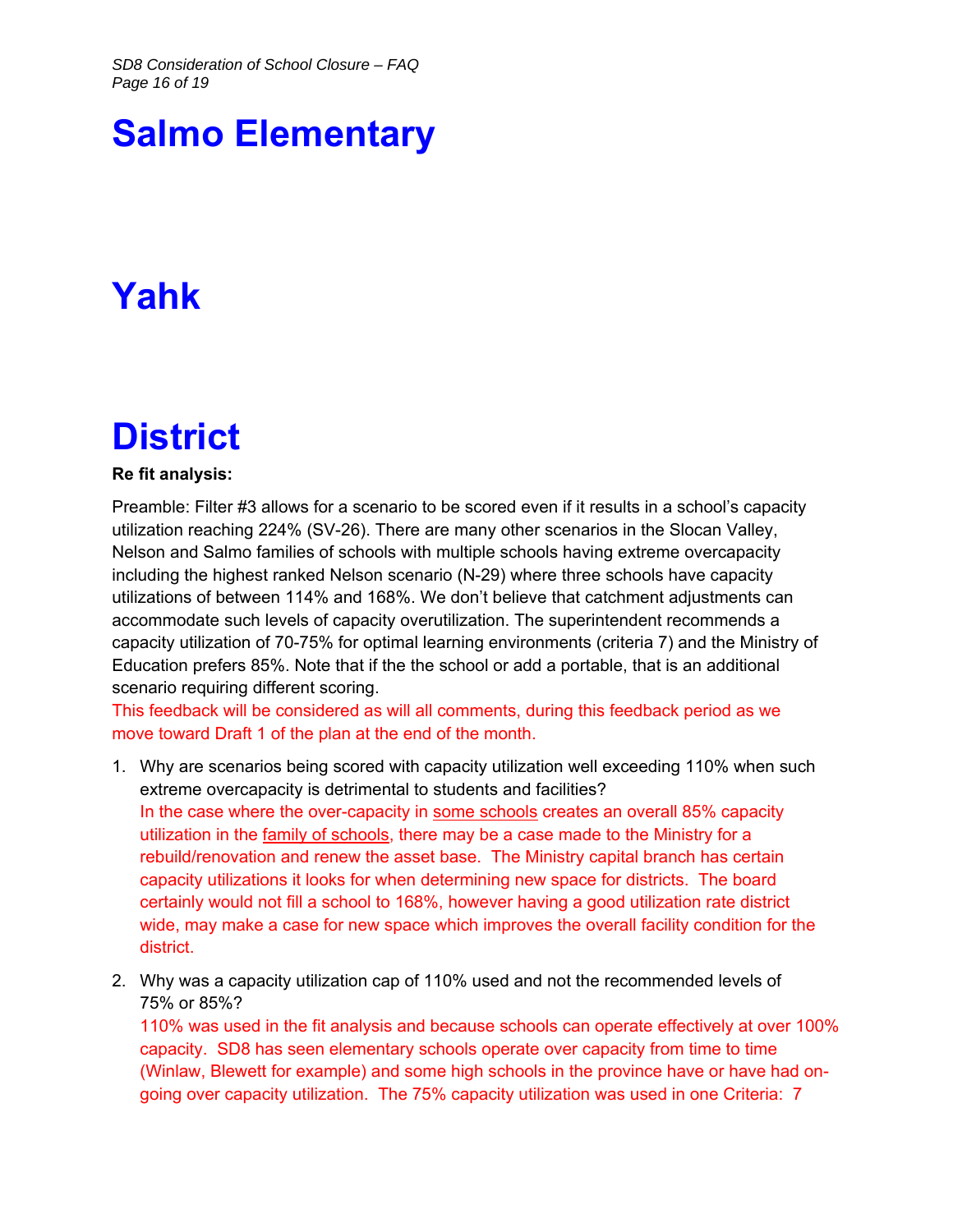"Schools within Preferred Capacity Ranges" weighted at 7 points. 85% is the Ministry's threshold of "good" capacity utilization and can make a case for renewal. If we used all the same capacity utilization such as 75% as high scoring in all criteria it would defeat the purpose of the competing criteria. Perhaps 75% is optimal for learning but not optimal for renewal. The strength of the criteria and its weighting is it uses capacity utilization as a strength and a weakness depending on the principle.

. 4. We request that you remove filter #3, and exclude all scenarios resulting in the capacity utilization of any impacted school exceeding 110%. Will you do this? This feedback will be considered as will all comments, during this feedback period as we move toward Draft 1 of the plan at the end of the month. An answer cannot be provided this evening.

#### **Re Scenario scoring:**

1. How were scenarios for school closures scored if there was no description of the schools where students would attend? Examples are C-11 (close Creston Ed Centre) which scored 53.30. It appears that it was scored with C-2 (close CEC, move to ARES), however these scenarios received different scores. Could you please explain the difference?

The differences were in Criterias 3 (custodial savings), 5, 6, 8, 9 and 16. The team leads for the group scoring have reviewed the scores to explain. Criteria 3 custodial savings in C11 were based on moving to Adam Robertson whereas C-2 was based on not knowing where the student were moving and a straight closure. Criteria 16 is different because one of the factors is the total educational score. The assumption our team made with regard to the educational criteria in these scenario is that HL and Wildflower are already presumably program choices that require students to travel from an extended area. C-2 was scored lower because of the unknowns.

2. Similarly, how were scenarios that didn't reference schools at all scored? e.g., C-7 (Oppose town bypass, score = 49.57), C-13 (PCSS Outdoor rec area, score = 48.38)

Scenarios that didn't reference schools were scored as status quo except in those criteria that were impacted (ie. Cost, savings etc.)

3. How were school rebuilds that did not change capacity or reconfiguration scored? Many rebuilds scored highly, however, intuitively, it seems that the educational scores would change minimally or not at all – is that correct? New builds were scored using the same method as all scenarios. They would score high in criteria 1 because SD8 offloads the old building's deferred maintenance costs, low in criteria 2 because the up front initial capital cost is high, and Criteria 3 is neutral because it is basically status quo. Often a new build saves fossil fuel but costs more in electricity.

In terms of operational scoring, when an old building is replaced the quality, safety and sustainability increases with a new build so score high in this group. Strategically a new build also scores higher: lots of community acceptance,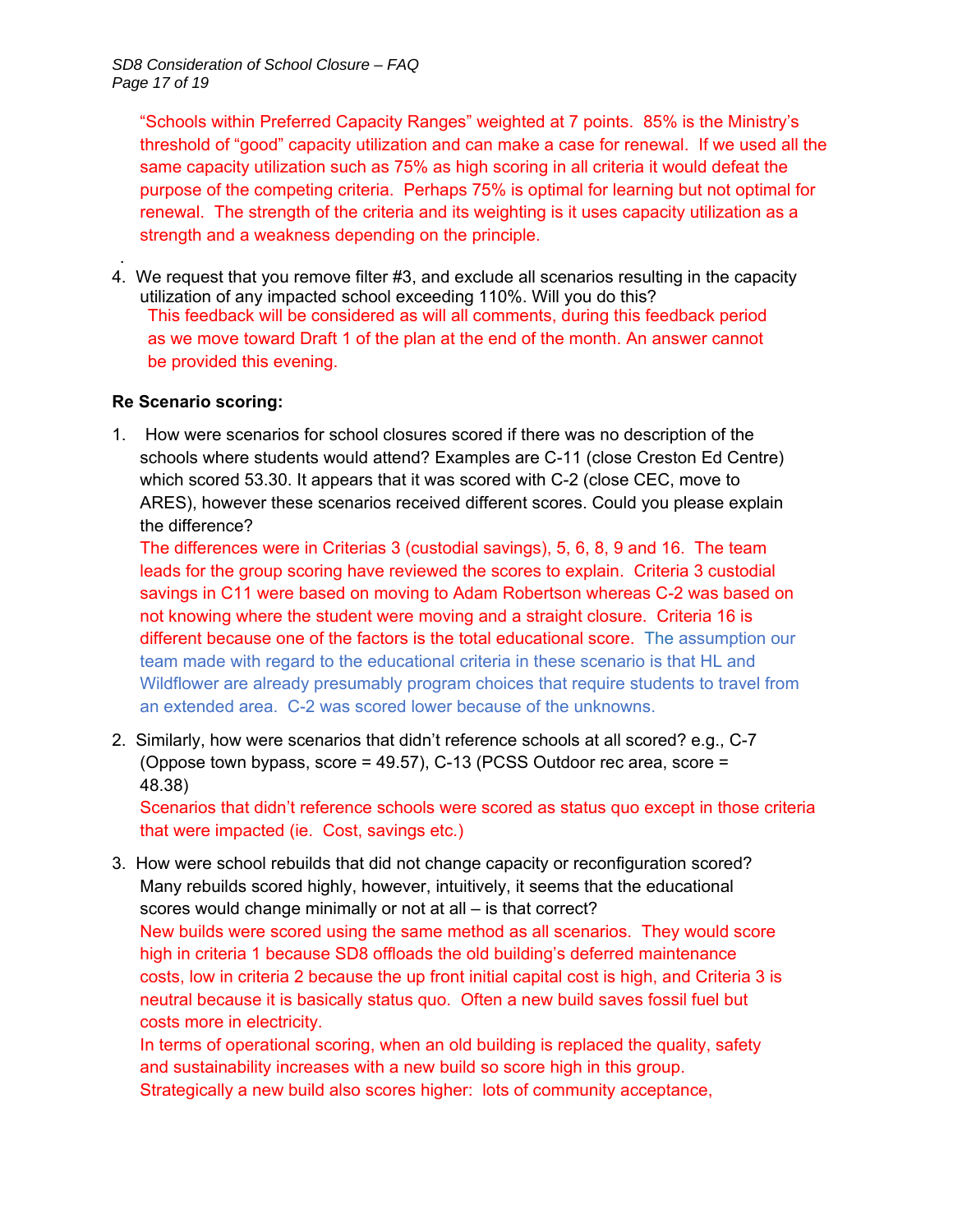opportunity to partner, etc. The assumption by the educational scoring team was that a rebuild would be right-sized and generally keep the same configuration, unless otherwise specified in the scenario proposal.

4. Why were several Nelson and Slocan Valley scenarios not scored? Examples are N-1 and N-11 (close TMS, elem K-8, LVR 9-12 with and without AI Collinson respectively) when other scenarios that resulted in similar overcapacity utilization at several schools were scored (e.g., N-29) and all would create Nelson FoS capacity utilization >85%? N1 was not scored because it did not bring the family of schools to >85% capacity; only to 77%. N1's capacity utilization will be posted to the web. N11 was not scored because it would have brought **all** Nelson elementary schools well above 110% and the likelihood of new space or new build at all Nelson Elementary Schools was extremely unlikely. Given some feedback we've received at

facilities@sd8.bc.ca around re-opening Central as a K-7, N-11 may be revisited as a result once the fit analysis has been re-run.

#### **Concerns over data integrity:**

There are many instances of data inconsistencies, and anomalies, e.g.,

- 1. Several Nelson and Creston scenario scores differ between what is in the posted presentation and in the scoring rollups. We understand that some scenarios may have been re-scored between the presentation date and the data being posted, however people may not be aware of this. Therefore, could you please post an update to these presentations or a note to use the scoring sheets to see the scores? We can add a note near the presentation to indicate scoring may have been updated and that the presentation may be out of date.
- 2. A few scenarios change from one document to another and from one screen to another, e.g., N-10 is listed on the posted scenario list as "Close Redfish, move students to JVH & Hume". The posted scenario list is correct. N10 is theRedfish scenario. In the Nelson presentation (slide 29) the Redfish scenario shows the Trafalgar N-10 as being scored, however it does not appear on any scoring sheet despite meeting filter 3 (closing Trafalgar would have to increase Nelson FoS capacity utilization above 85%). On the Nelson presentation slide, N10 and N9 were transposed. The slide correctly reflects N10 Close Redfish etc and N9 has been moved down to the "not scored" list. The slides have been corrected and the presentation will be re-posted to the web as "corrected"
- 3. In addition, N-23 changes from "Close Central, move DESK to LVR, Wildflower to ???, IT, Reach to LVR" on slide 28 to "Close Central; Move DESK to LVR, WF to TMS, Reach to SNES" on slides 51-55.

On slide 28 the scenario is reflected as submitted, in that the person who submitted the scenario did not indicate where Wildflower should go. On Slides 51-55 a determination was made to move Wildflower to Trafalgar due to capacity underutilization, "room" and the inclusion of Wildflower's middle school grade configuration. In the absence of particulars, assumptions were made in order to score the scenario.